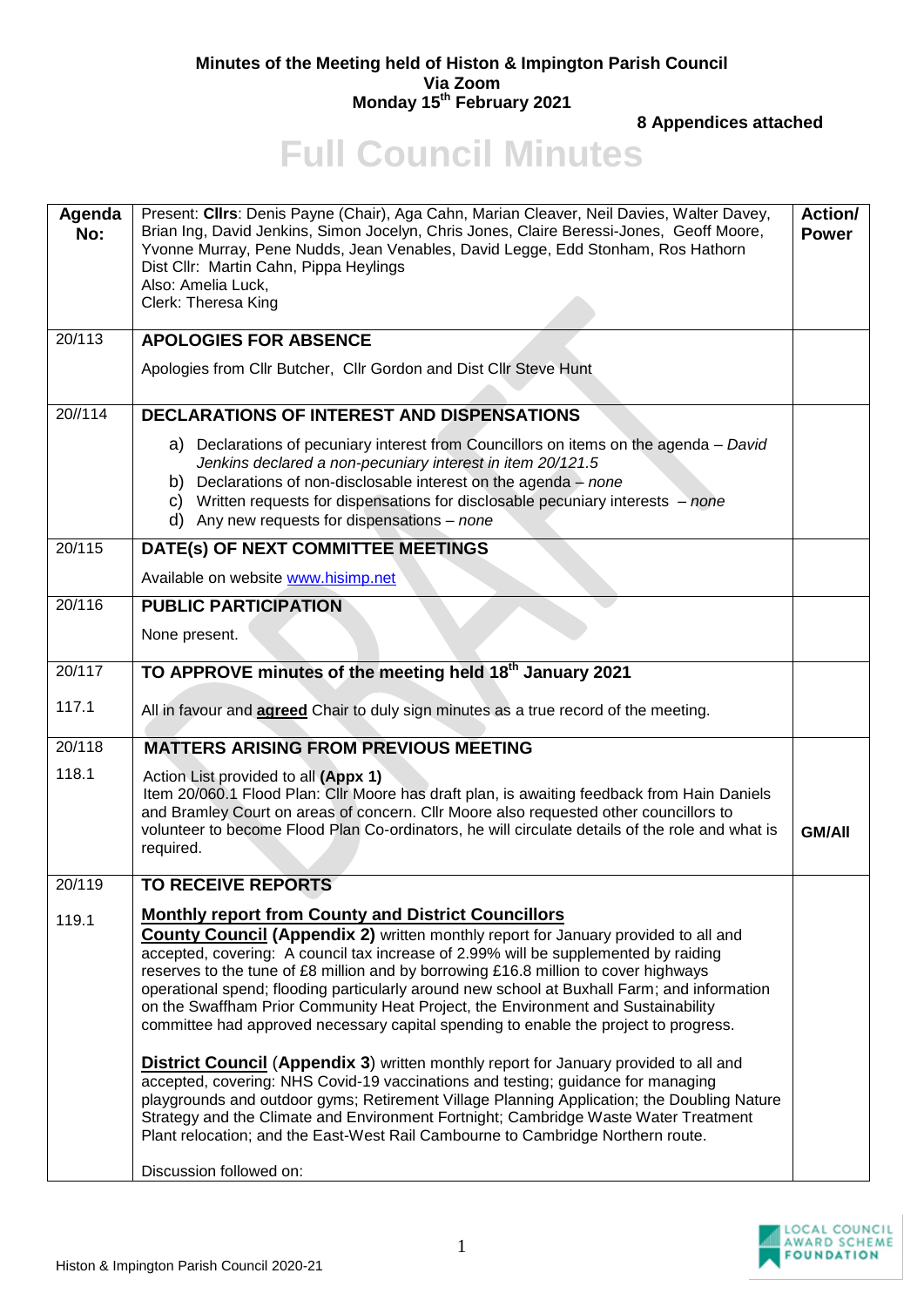|        | Call for Sites- no definitive date for next steps, aspirational list only, no weight in<br>$\bullet$<br>planning terms at the moment, currently looking at spatial side of Local Plan then<br>look at what sites might fit that. Also Parish Council can provide information on sites<br>put forward, Cllr Heylings to find information and circulate.<br>Rapid Testing - Cllr Jones asked if local businesses had received communications<br>regarding availability to those qualifying, Cllr Heylings confirmed items had been<br>circulated on social media, would look into notifying business.<br>Doubling Nature Strategy - more details on strategy provided. Balance economic<br>growth with improved biodiversity, attempt to achieve biodiversity gain from any<br>planning.<br><b>•</b> East-West Rail Cambourne to Cambridge Northern route - District Cllrs to provide<br>more information. Pressure group proposing Northern route, which would come<br>between us and Cottenham and involve a level crossing with the Guided Busway, Cllr<br>Heylings informed council that the Northern Route had previously been considered<br>and dismissed.                                               | <b>Cllr</b><br><b>Heylings</b><br><b>CIIr</b><br><b>Heylings</b><br><b>District</b><br><b>Cllrs</b> |
|--------|--------------------------------------------------------------------------------------------------------------------------------------------------------------------------------------------------------------------------------------------------------------------------------------------------------------------------------------------------------------------------------------------------------------------------------------------------------------------------------------------------------------------------------------------------------------------------------------------------------------------------------------------------------------------------------------------------------------------------------------------------------------------------------------------------------------------------------------------------------------------------------------------------------------------------------------------------------------------------------------------------------------------------------------------------------------------------------------------------------------------------------------------------------------------------------------------------------------|-----------------------------------------------------------------------------------------------------|
|        | Clerk's Report - none submitted.                                                                                                                                                                                                                                                                                                                                                                                                                                                                                                                                                                                                                                                                                                                                                                                                                                                                                                                                                                                                                                                                                                                                                                             |                                                                                                     |
|        | <b>Chairs Report (Appendix 4)</b> copied to all and accepted. Additional discussion on:<br>Lack of responses from councillors to request for responses to report.<br>Virtual meetings being disallowed after April. Discussion on how this would work. Cllr<br>Hathorn voiced her concerns as not all councillors will have received Covid-19<br>vaccinations. Cllr Payne suggested a hybrid style meeting with some meeting in<br>person and some still meeting virtually. Cllr Legge disagreed with this style as it<br>should be inclusive and gives suggestion of taking all in person or all online<br>approach. All agreed that Cllr Payne to write to NALC to express council's interest in<br>keeping virtual meetings.<br>Possibility of recording/live streaming committee meetings. Many councillors had<br>concerns over this as it has the ability to be edited or manipulated, would also need<br>permission from all at each meeting. Some councillors supported this idea and<br>wished it to be done at council's APM meeting. Cllr Stonham has information<br>regarding equipment that will enable live streaming to take place for physical<br>meetings. Noted that it is built into Zoom | Chair                                                                                               |
| 20/120 | <b>WORKING PARTY/TASK &amp; FINISH GROUP REPORTS</b>                                                                                                                                                                                                                                                                                                                                                                                                                                                                                                                                                                                                                                                                                                                                                                                                                                                                                                                                                                                                                                                                                                                                                         |                                                                                                     |
| 120.1  | <b>Neighbourhood Plan - Document will be going to referendum in March. Referendum</b><br>Version (V4) available to view on both SCDC and www.hiplan.net .Item for March agenda to<br>consider communication in advance of referendum to help promote it. Cllrs Murray and Ing<br>happy to help.<br><b>Newsletter Editorial</b> – possibility of paper being produced in April. Subject to office staff<br>availability.<br>Drainage Working Party - no update given. Update to be given at next Full Council<br>meeting by Cllr Moore<br>Climate Emergency - Cllr Yvonne Murray in the process of collecting quotes for the<br>Recreation Building in bid to make the building more energy efficient. Cllr Murray to present<br>quotes at next Finance & Assets or Recreation Committee.<br><b>East Impington</b> – next meeting due later this week. Update at next Full Council meeting.                                                                                                                                                                                                                                                                                                                   | <b>Next</b><br>Agenda<br>Next<br>Agenda<br>YM<br><b>Next</b>                                        |
|        |                                                                                                                                                                                                                                                                                                                                                                                                                                                                                                                                                                                                                                                                                                                                                                                                                                                                                                                                                                                                                                                                                                                                                                                                              | agenda                                                                                              |
| 120.2  | <b>Committee Chair Reports</b><br><b>Environment Committee</b><br>Cllr Nudds reported on burst sewer at The Copse. More work needed than originally thought<br>as deep hole below pipe. Trees to be taken down and Parish council electrical box will be<br>moved to a temporary Kiosk for the duration of this work. UK power network have been<br>contacted and are due a site visit later this week. Daily inspections of the site are taking<br>place. Pressure has been reduced so not as much sewage pumping out. Office Staff, Parish<br>Ranger and Cllr Nudds hold strong line of communication with the project leader and look to<br>get this problem fixed in good time.<br><b>Highways Committee</b>                                                                                                                                                                                                                                                                                                                                                                                                                                                                                             |                                                                                                     |
|        | Cllr Murray updated council on 21/22 LHI application. Cllr Murray presented LHI bid and                                                                                                                                                                                                                                                                                                                                                                                                                                                                                                                                                                                                                                                                                                                                                                                                                                                                                                                                                                                                                                                                                                                      |                                                                                                     |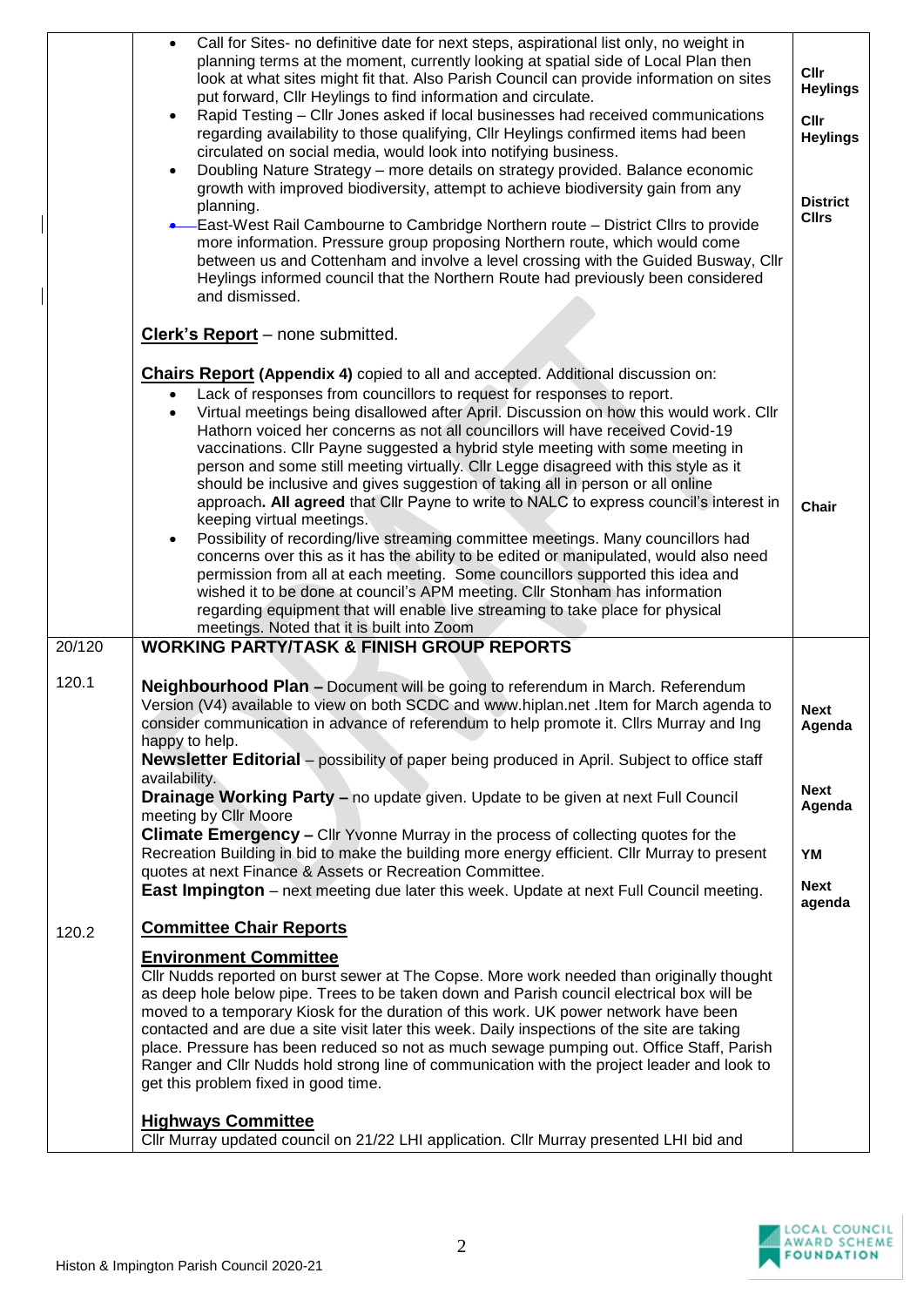|                 | thanked CIIr Jenkins for his assistance in this. Council will have a response by the end of<br>March. Cllr Murray and Cllr Jenkins are scheduled to meet with highways officer James<br>Broder to discuss areas in the villages that required immediate attention. Councillors urged to<br>contact CIIr Murray if they have any suggestions of places that need immediate attention.<br>County Council suggested that council look into external funding for this LHI application, for<br>example, from local businesses. .                        | AII/YM     |
|-----------------|----------------------------------------------------------------------------------------------------------------------------------------------------------------------------------------------------------------------------------------------------------------------------------------------------------------------------------------------------------------------------------------------------------------------------------------------------------------------------------------------------------------------------------------------------|------------|
| 20/121          | TO ACCEPT COMMITTEE REPORTS, note actions and agree                                                                                                                                                                                                                                                                                                                                                                                                                                                                                                |            |
| 121.1           | <b>Environment Committee</b> – Cllr Nudds withdrew the two items requiring Capital Spend<br>approval. The item for the Crossing Keeper's Hut will need to be reviewed in light of the<br>issues with the sewer at the Copse. Communication on this deferred to a later date.                                                                                                                                                                                                                                                                       |            |
|                 | Draft minutes to be provided at next Full Council meeting. Next meeting 23 <sup>rd</sup> March 2021.                                                                                                                                                                                                                                                                                                                                                                                                                                               |            |
| 121.2           | Finance & Assets Committee - Next meeting due 26 <sup>th</sup> April 2021                                                                                                                                                                                                                                                                                                                                                                                                                                                                          |            |
| 121.3           | <b>Highways Committee</b> - Next meeting due 9th March 2021.                                                                                                                                                                                                                                                                                                                                                                                                                                                                                       | <b>ALL</b> |
| 121.4           | Planning Committee - draft minutes 2 <sup>nd</sup> February 2021 provided to all and accepted. Next<br>meeting due 23rd February.                                                                                                                                                                                                                                                                                                                                                                                                                  |            |
|                 | Planning Committee wish to thank all residents that submitted comments regarding Home<br>Close Retirement Village development. This helped the committee in their decision of<br>recommending refusal.                                                                                                                                                                                                                                                                                                                                             |            |
| 121.5           | <b>Recreation Committee</b><br>Draft committee minutes from 25 <sup>th</sup> January provided to all and accepted. Next Committee<br>meeting due 8 <sup>th</sup> March 2021                                                                                                                                                                                                                                                                                                                                                                        |            |
|                 | Subsequent to a meeting with IVC, Eastern Learning Alliance and HIFC regarding 3G<br>pitches and recreation facilities, the Parish Council is requested to:<br>• Write to the ELA confirming its support for the ELA's 3G plans;<br>• Support the development of a 3-5 year Facilities Plan for the Histon & Impington Rec by the<br>Recreation Committee; and<br>• Nominate representation (one officer and one councillor) to work with the ELA to progress<br>opportunities for increased co-operation between IVC and the Recreation committee |            |
|                 | Paper circulated, Appendix 5                                                                                                                                                                                                                                                                                                                                                                                                                                                                                                                       |            |
|                 | Discussion covered:<br>Joined up development plan for whole of Recreation Ground to be developed;<br>$\bullet$<br>Work with IVC on matters of interest<br>$\bullet$<br>Feed into East Impington Working Party<br>$\bullet$                                                                                                                                                                                                                                                                                                                         |            |
|                 | CIIr Jenkins proposed an amendment to the third item to read that the representation should<br>be one officer and up to two councillors, seconded Cllr Davies. All Agreed amendment.                                                                                                                                                                                                                                                                                                                                                               |            |
|                 | CIIr Jenkins also requested that the Parish Council supported the action points summarised in<br>the Appendix of the report, Proposed Cllr Davies, seconded Cllr Murray. All Agreed to<br>approve.                                                                                                                                                                                                                                                                                                                                                 |            |
|                 | Cllr Murray and Cllr Davies volunteered to be the nominated representatives.                                                                                                                                                                                                                                                                                                                                                                                                                                                                       |            |
| 20/122<br>122.1 | TO RECEIVE FINANCE & ADMINISTRATION REPORT (Appx 6)<br>To note payment of accounts under delegated approval.; To approve payment of<br>outstanding accounts due and To report on amounts paid in -<br>Cllr Cleaver proposed to accept all, seconded by Cllr Davies. Item taken to vote. All in<br>favour to approve payments.                                                                                                                                                                                                                      |            |
|                 | To approve signatory of Chair and Vice Chair of the Council to sign indemnity for S106<br>agreement for application SCD-S106-13347 - S/0783/17/FL - Former Station Site, Histon for                                                                                                                                                                                                                                                                                                                                                                |            |